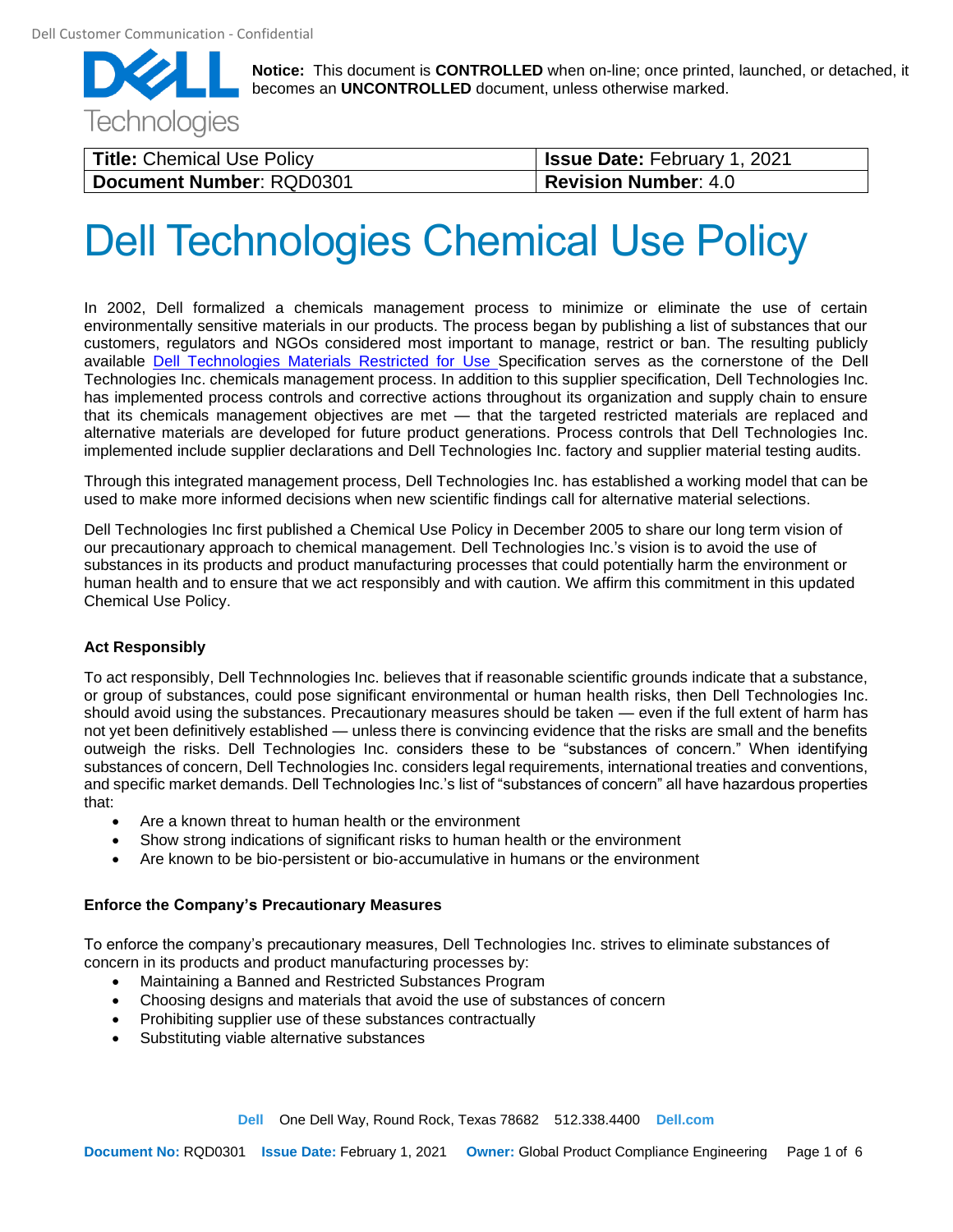

If alternatives are not yet viable, Dell Technologies Inc. works with its industry partners to promote industry standards and the development of reliable, environmentally sound, and economically scalable technical solutions.

## **Compliance with International Restrictions on Hazardous Substances**

Global concerns over human health and environmental risks associated with the use of certain environmentally sensitive materials in electronic products and electronic product manufacturing processes have led numerous countries to restrict the use of certain hazardous substances. To meet these requirements, we've worked with our supply chain to develop substitutions, to modify our specifications, and to verify compliance with these requirements.

#### **European Union RoHS**

In 2006, the European Union (EU) Directive on the Restriction of the use of certain Hazardous Substances (RoHS, 2002/95/EU) went into effect. This important Directive was designed to restrict the use of cadmium, hexavalent chromium, lead, mercury and certain halogenated flame retardants (PBBs and PBDEs) in electronic products. All Dell products sold in the EU on or after July 1, 2006, comply with the EU RoHS requirements. As of the beginning of 2007, all Dell and EMC branded products were compliant to the EU RoHS requirements worldwide.

In 2011, the EU RoHS Directive was recast (2011/65/EU, aka RoHS 2) and went into effect January 3, 2013. Demonstration of compliance by product platform is accomplished through products labeled with a CE mark and backed by a DoC (Declaration of Conformity) signed by an authorized corporate officer. DoCs reference products by Regulatory Model/Regulatory Type which may differ from the product's Marketing Model. The product Marketing Model can be cross-referenced with the Regulatory Model/Regulatory Type via the Product Safety, EMI and Environmental Datasheet for each specific product.

In 2015, the EU RoHS 2 Directive was amended (by Directive 2015/863/EU) to restrict four phthalates by July 22, 2019. In the electronics industry, phthalates are mainly used as a plasticizer for wires and cables. Dell Inc had taken proactive steps to restrict the use of following four phthalates from our products ahead of the deadline of July 22, 2019 when the 2015/863/EU amendment to the EU RoHS 2 Directive (2011/65/EU) took effect:

- Bis (2-ethylhexyl) phthalate (DEHP)
- Butyl benzyl phthalate (BBP)
- Dibutylphthalate (DBP)
- Diisobutyl phthalate (DIBP)

Based on our precautionary approach, Dell Technologies Inc. had implemented the restriction of the above phthalates in all newly designed products since January 2015.

The recast EU RoHS also introduced a set validity period for exemptions. Dell Technologies Inc has phased out several RoHS exemptions. We make use of and need certain RoHS exemptions to build our products; however, we continuously explore phasing out additional exemptions as we identify viable alternatives.

#### **Other RoHS Type Regulations**

In January 2016, China published the '*Management Methods for Restriction of Hazardous Substances Used in Electrical and Electronic Products*, regulation, now also generally referred to as "China RoHS II." This replaces China RoHS I and introduces a conformity assessment system instead of the previously compulsory certification

**Dell** One Dell Way, Round Rock, Texas 78682 512.338.4400 **Dell.com**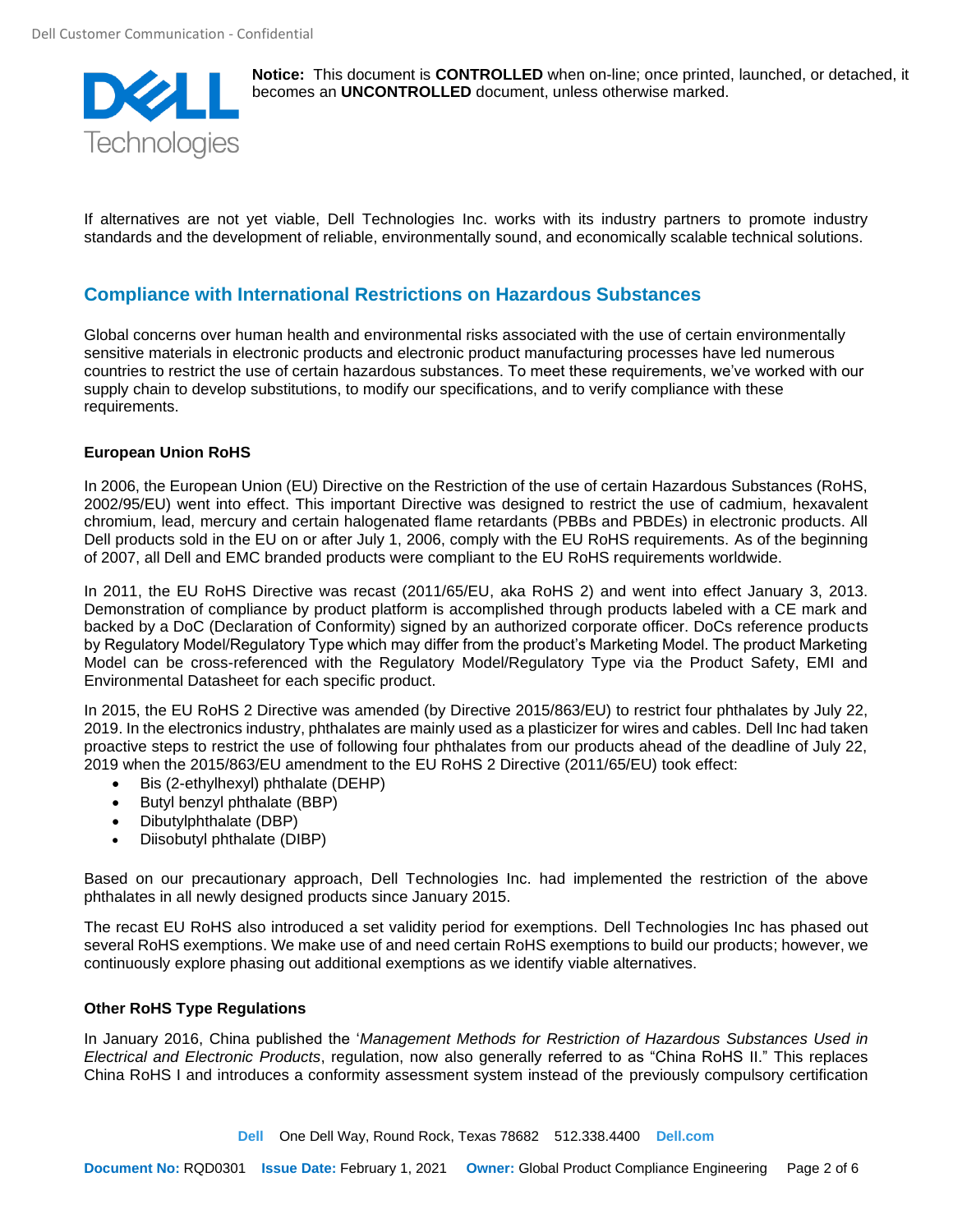

administration. PCs and monitors are in scope of China RoHS II. Dell Technologies Inc. complies with the China RoHS II requirements.

Dell Technologies Inc. is compliant to all implemented RoHS type regulations worldwide, including but not limited to, Korea, Japan, United States (e.g. California), Ukraine, Serbia, Turkey, Vietnam, Singapore, India, Kosovo, Taiwan, and Mexico. Dell Technologies continues to monitor, influence and develop our processes to comply with upcoming proposed RoHS type regulations.

#### **European Union REACH**

REACH (Registration, Evaluation, Authorisation and Restriction of Chemicals, EC 1907/2007) is the European Union's chemical regulation that came into force on June 1, 2007. Dell Technologies supports the basic objective of REACH to further improve the European Union's chemicals regulatory system, including the aim to advance public health and safety and the protection of the environment.

Dell Technologies meets all requirements of the REACH Regulation and is committed to provide our customers with up to date information about Substances of Very High Concern (SVHC) in our products, as per REACH requirements. Information on Substances of Very High Concern (SVHC) contained in products in concentration above 0.1% weight by weight is available at [www.dell.com/reach.](http://www.dell.com/reach) The Dell Technologies' [Materials Restricted for](http://i.dell.com/sites/doccontent/shared-content/solutions/en/Documents/ENV0424-A02.pdf)  [Use](http://i.dell.com/sites/doccontent/shared-content/solutions/en/Documents/ENV0424-A02.pdf) Specification restricts the use of substances restricted under REACH as well as certain SVHCs on a global level.

# **Voluntary Activities on Substances of Concern**

#### **Elimination of Mercury**

Dell Technologies Inc. transitioned all of its new notebook displays to light-emitting diode (LED) by 2010. In addition to the energy savings when compared to cold cathode fluorescent lamp (CCFL), LED display technology eliminates the use of mercury commonly found in CCFL. This technology has been incorporated in all Dell Technologies Inc. products such as notebooks, flat panel displays, AIO products and tablets. We still claim an EU RoHS exemption for mercury in projector lamps that Dell Technologies continues to provide as replacement lamps..

#### **Elimination of Arsenic in Glass**

Arsenic is commonly used during the manufacturing of glass to reduce the effects of iron impurities in glass. Dell Inc began adopting Arsenic-free display glass in newly designed Dell branded notebooks in 2009. Dell Inc has now expanded its portfolio of arsenic-free glass to all Dell branded notebooks and all Dell branded flat panel displays.

#### **Elimination of BFR, PVC and Halogens**

Brominated Flame Retardants (BFR) and Polyvinyl Chloride (PVC) are used in various components, wires and cables in electronic products. Dell Technologies Inc. continues to progress to eliminate BFR and PVC from personal computing products, as acceptable alternatives are identified. These efforts aim to lower possible product health and environmental impacts without compromising product performance.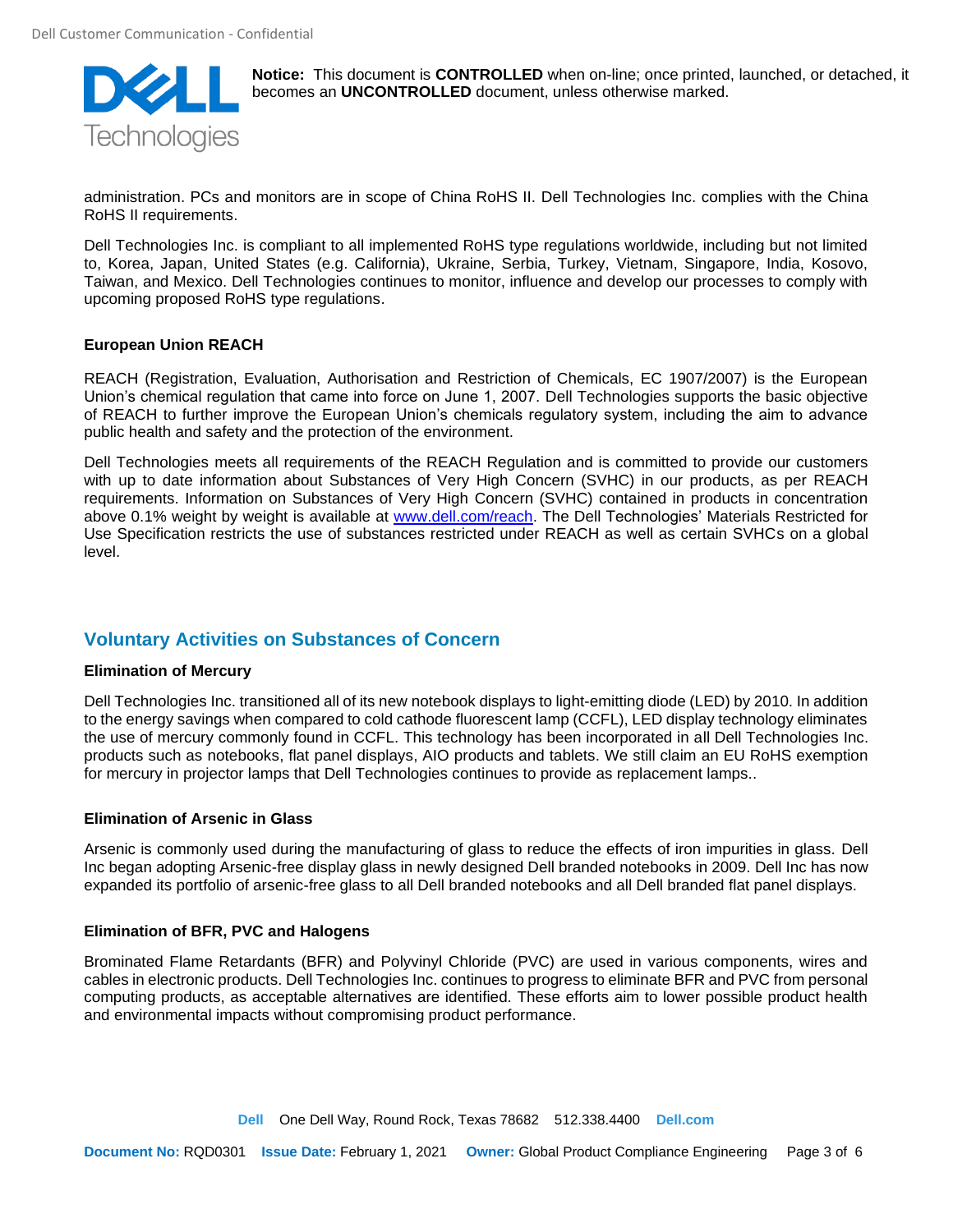

All BFRs and PVC were restricted from the external case plastics in Dell branded products since 2004. Printed Wiring Board laminates in electronics displays are all BRF-free. Beyond that Dell offers BFR and PVC free products. In fiscal year 2021 the list of BFR and PVC free products includes:

- Dell XPSTM notebooks
- **Dell Precision™ mobile workstations**
- **Dell Latitude™ notebooks and tablets**
- Select Dell OptiPlex<sup>™</sup> desktops
- Dell P-Series and Utrasharp Series displays as well as selected Alienware, Conference and Consumer displays

We continue to advocate for criteria in EPEAT (and other eco-labels and green public procurement standards) when those standards award additional points to supplier product lines that are offered as halogen-reduced (e.g. halogenfree laminate).

### **Engagement in Environmental Preferable Materials Initiatives**

Where viable alternatives do not yet exist, Dell Technologies Inc. is working with its industry partners to promote the development of standards and reliable, environmentally sound and economically scalable technical solutions.

#### **ChemSec Business Group:**

Dell Technologies Inc. is a member of ChemSec's Business Group. This is a collaboration among companies working together to reduce environmentally sensitive materials. The Group gathers leading companies across a diversity of sectors, for the development of effective corporate practice in the substitution of hazardous substances. See<http://chemsec.org/business-and-investors/business-dialogue/> for details.

# **Verifying Compliance**

Dell Technologies Inc. requires suppliers to sign a Supplier Declaration of Conformity (SDoC) to certify that all product materials comply with the Dell Technologies Inc.'s Materials Restricted for Use Specification. This technical documentation is required to release a part to production. To sign the SDoC, the supplier must certify that the product meets the latest specification, provide the mass and concentration for declarable substances above the identified threshold concentration and record any applicable exemptions. At Dell Technologies Inc.'s request, the supplier must also be able to provide further technical documentation in the form of internal design controls, supplier declarations, or analytical test data. Dell Technologies Inc. collects supplier declarations on each part in a product's bill of materials. This helps ensure that each product meets the legislated materials requirements.

An additional level of compliance verification strategy is our supplier RoHS audit program, in which Dell Technologies Inc. parts are selected at random and submitted for third-party, analytical testing. The audit is conducted on a regular basis. Samples are tested for the presence of restricted materials, including those prohibited by the RoHS Directive. The audit is used to further validate SDoCs as another measure to ensure supply chain compliance with the Dell Technologies Inc's Materials Restricted for Use Specification.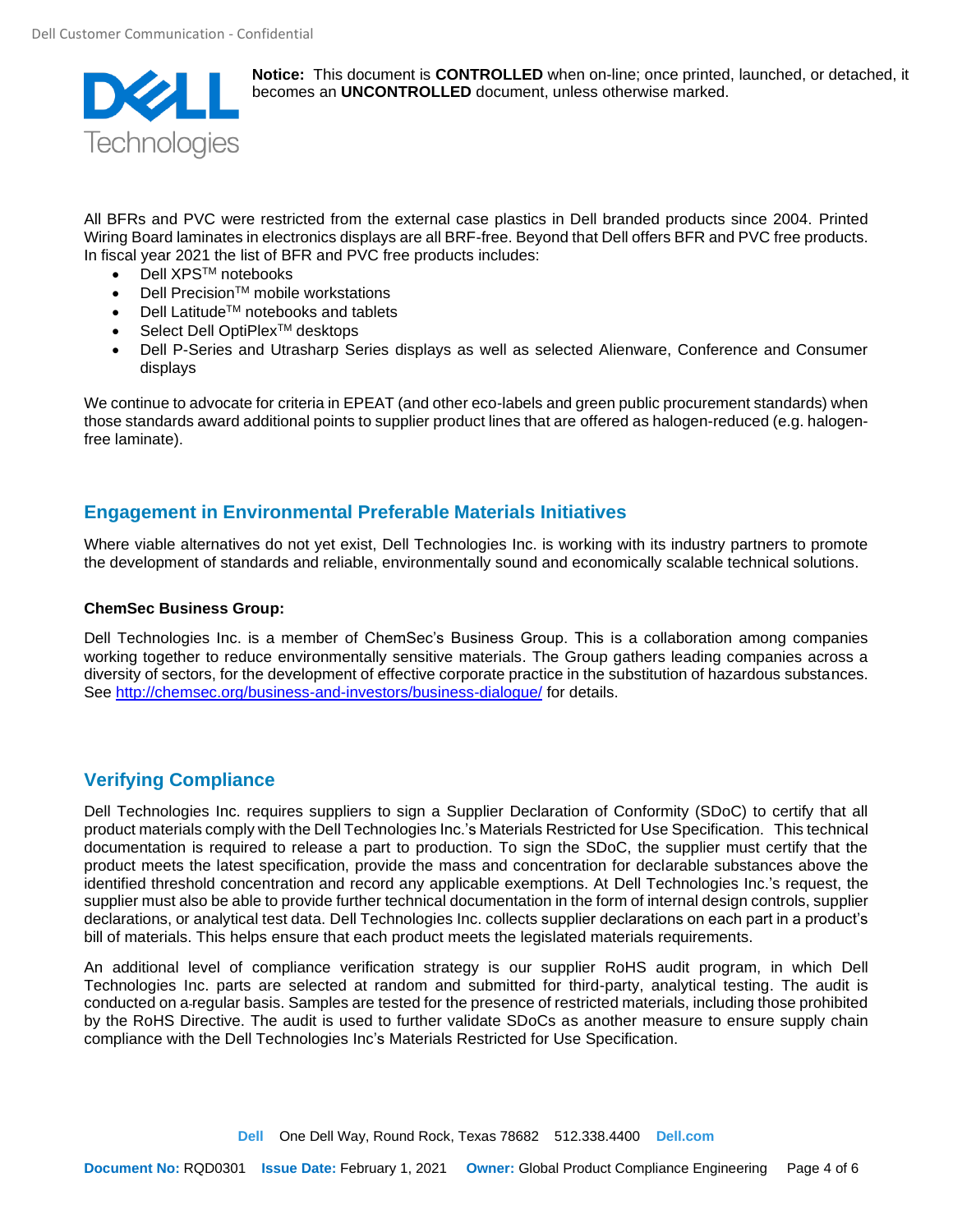

# **Chemicals in the Manufacturing Process**

To further our commitment to safeguard human health, safety and the environment, Dell Technologies Inc has formed the Manufacturing Process Chemicals Program to monitor, address, and mitigate risks associated with the use of chemicals in Dell product manufacturing.

#### **Guidelines for Management of Manufacturing Process Chemicals**

In 2017, Dell Technologies Inc issued its [Guidelines for Management of Manufacturing Process Chemicals](https://i.dell.com/sites/doccontent/corporate/corp-comm/en/Documents/guidelines-chemicals.pdf?newtab=true) to address risks associated with using chemicals in the manufacturing process. Within these guidelines, Dell Technologies Inc restricts the use of certain substances throughout its organization and supply chain beyond regulatory requirements. Suppliers are expected to demonstrate conformance to the Guidelines for manufacturing operations that produce products supplied to Dell Technologies Inc.